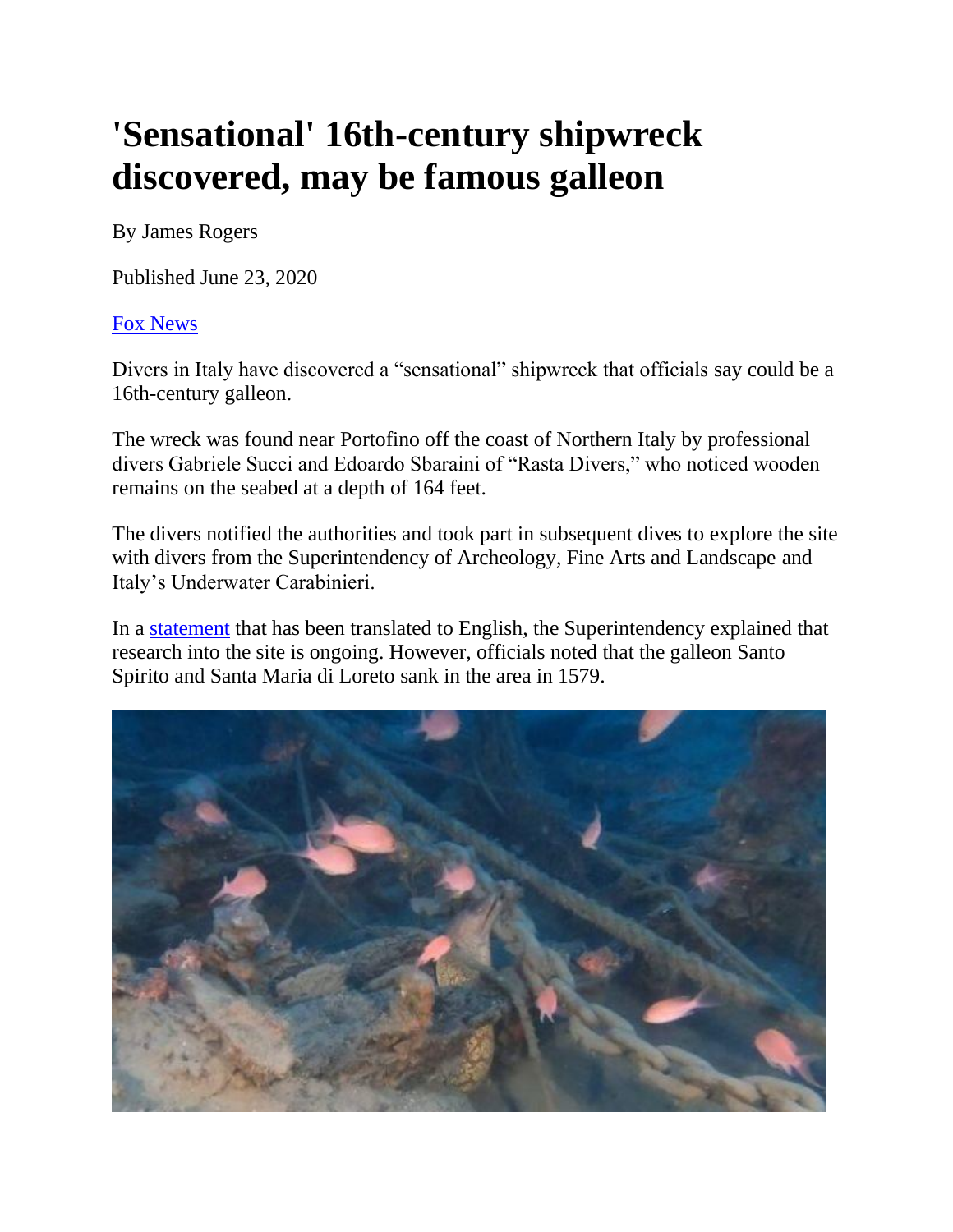The shipwreck was discovered off the Italian coast. (Soprintendenza Archeologia Belle Arti e Paesaggio della Liguria)

Divers have been attempting to locate the merchant ship since the 1970s. In the statement, the Superintendency said that there is "great interest" in the wreck. "The visible hull portion can be traced back to a wreck of the early modern age, of which very few examples are known today in the Mediterranean," it explained.

Francisco Olivari, mayor of the municipality of Camogli, where the wreck was found, also posted images of the dive and the wreck site on Facebook.

Other shipwrecks from that era have been garnering attention. A shipwreck dating back to the 16th century, for example, was [discovered](https://www.foxnews.com/science/16th-century-shipwreck-uncovered-in-the-center-of-stockholm) beneath the city of Stockholm.



A diver examining the shipwreck. (Soprintendenza Archeologia Belle Arti e Paesaggio della Liguria)

Experts uncovered the ship in the Kundstradgarden district in the center of the Swedish capital last summer, according to a recent [statement](https://www.arkeologikonsult.se/52-undersoekningar/2019/smaprojekt-2019/179-pressmeddelande-kronans-skepp-samson-fran-1500-talet-funnet-vid-kungstraedgarden) from archaeological consultancy Arkeologikonsult.

In 2019, a search for shipping containers that fell off a merchant ship during a storm led to the [discovery](https://www.foxnews.com/science/search-for-lost-sea-containers-leads-to-discovery-of-16th-century-dutch-shipwreck) of a historic 16th-century shipwreck.